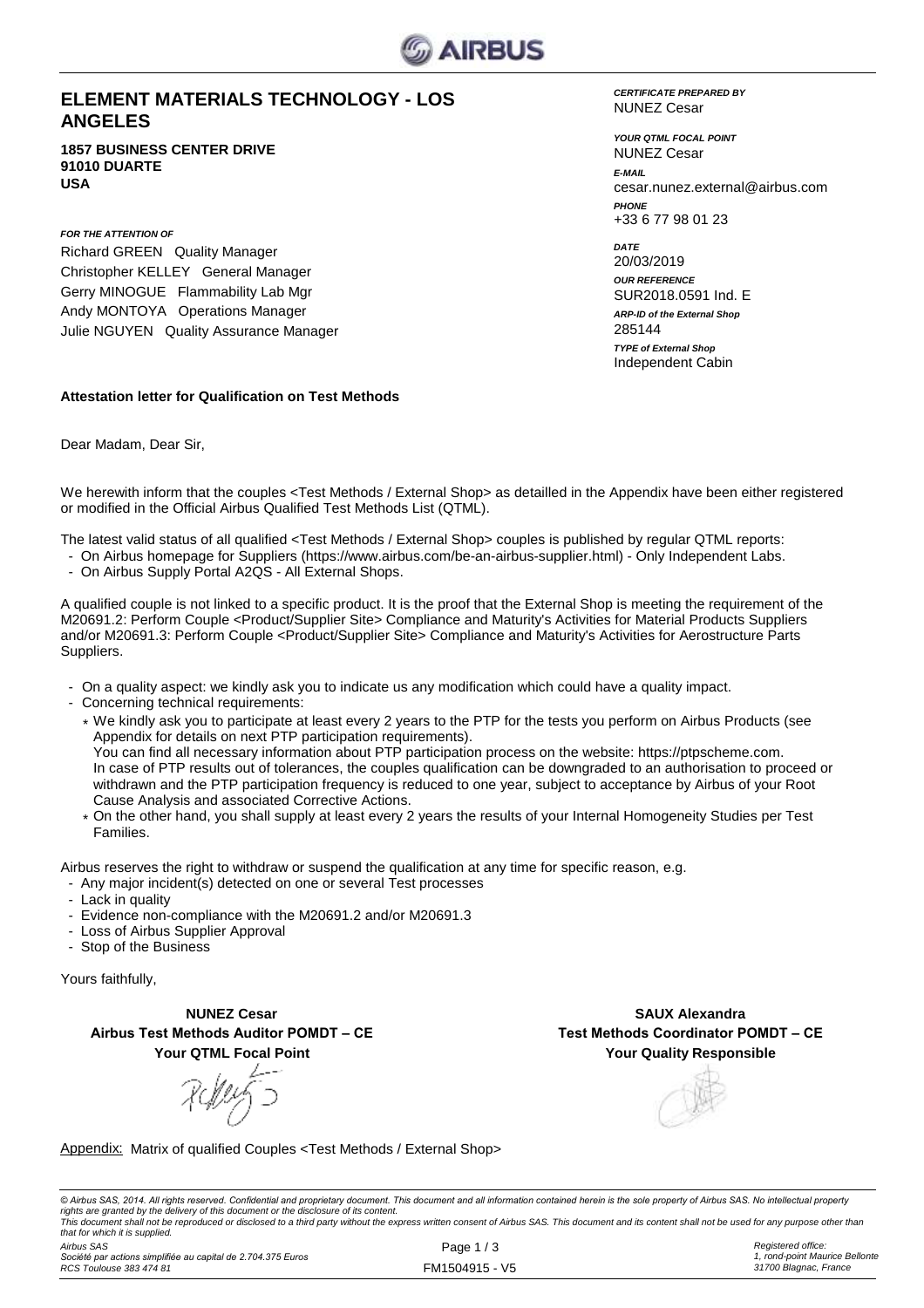

# **APPENDIX: Matrix of qualified Couples <Test Methods / External Shop>**

**We hereby declare the External Shop:**

## **ELEMENT MATERIALS TECHNOLOGY - LOS ANGELES**

1857 BUSINESS CENTER DRIVE 91010 DUARTE USA

*CERTIFICATE PREPARED BY* NUNEZ Cesar *DATE* 20/03/2019 *OUR REFERNCE* SUR2018.0591 Ind. E 285144 Independent Cabin *ARP-ID of the External Shop TYPE of External Shop*

**Qualified or Authorised to proceed for the following Test processes:**

| Test<br>Standard(s) *    | <b>Test label</b>                                                                                                                                                                   | Complex. | Qualif.<br><b>Status</b>                   | <b>Next PTP</b><br>part. ** | QCS Ref. | Remark                                                                            |
|--------------------------|-------------------------------------------------------------------------------------------------------------------------------------------------------------------------------------|----------|--------------------------------------------|-----------------------------|----------|-----------------------------------------------------------------------------------|
| AITM 1-0003              | Determination of the glass transition<br>temperatures (DMA)                                                                                                                         | High     | Authorised to<br>Proceed<br>September 2019 |                             |          | Restricted to Testing Machine ID #:<br>2785                                       |
| AITM 2-0002              | Resistance of Materials when tested<br>according to the 12 s or 60 s Vertical<br><b>Bunsen Burner Test</b>                                                                          | Low      | Qualified                                  | 2019                        |          | <b>Qualified Test Chamber ID:</b><br>ME1000-3_S/N 014 EC# 1368                    |
| AITM 2-0003              | Resistance of Materials when tested<br>according to the 15s horizontal bunsen<br>burner test                                                                                        | Low      | Qualified                                  | 2019                        |          | Qualified Test Chamber ID:<br>ME1000-3_S/N 014 EC# 1368                           |
| AITM 2-0004              | Flammability of non-metallic<br>materials - Small burner test, 45° -<br>Determination of the resistance of<br>material to flame and glow<br>propagation, and to flame penetration   | Low      | Qualified                                  | 2019                        |          | Qualified Test Chamber ID:<br>ME1000-3_S/N 014 EC# 1368, S/N<br>010720132 EC#1254 |
| AITM 2-0005              | Flammability of non-metallic<br>materials - Small burner test, 60° -<br>Determination of the resistance of<br>electrical wire insulation materials to<br>flame at $60^\circ$        | Low      | Qualified                                  | 2019                        |          | Qualified Test Chamber ID:<br>ME1000-3_S/N 014 EC# 1368, S/N<br>010720132 EC#1254 |
| AITM 2-0006              | Determination of heat release and<br>heat release rate of aircraft materials                                                                                                        | High     | Qualified                                  | 2019                        |          | 150922 Qualified Test Chamber ID: CS-208-<br>206; EC# 1295                        |
| AITM 2-0007              | Determination of the specific optical<br>smoke density of component parts or<br>sub-assemblies of aircraft interior                                                                 | High     | Qualified                                  | 2019                        | 150978   | Qualified Test Chamber ID: S/N<br>90706 EC#1255                                   |
| AITM 2-0008              | Determination of the optical smoke<br>density of electrical and non-electrical<br>cable                                                                                             | High     | Authorised to<br>Proceed<br>December 2019  | 2019                        |          | Qualified Test Chamber ID: S/N<br>90706 EC#1255<br>QCS Pending                    |
| AITM 2-0038              | Flammability of non-metallic heat<br>shrinkable tubings - Small burner test,<br>60° - Determination of the resistance<br>of non-metallic heat shrinkable tubings<br>to flame at 60° | Low      | Qualified                                  | 2019                        |          | Qualified Test Chamber ID:<br>ME1000-3 S/N 014 EC# 1368, S/N<br>010720132 EC#1254 |
| AITM 3-0002              | Analysis of non metallic material<br>(uncured) by differential scanning<br>calorimetry (DSC)                                                                                        | High     | Qualified                                  | 2021                        | 180858   | -Qualification on 20/03/2019<br>-Testing Machine ID # 2387 (TA<br>2000)           |
| AITM 3-0005              | Determination of specific gas<br>components of smoke generated by<br>aircraft interior materials                                                                                    | High     | Qualified                                  | 2019                        | 151110   | Qualified Test Chamber ID: S/N<br>90706 EC#1255                                   |
| AITM 3-0008<br>(EN 6064) | Determination of the extent of cure by<br>differential scanning calorimetry (DSC)                                                                                                   | High     | Qualified                                  | 2021                        | 180859   | -Qualification on 20/03/2019<br>-Testing Machine ID # 2387 (TA<br>2000)           |
| ASTM C273                | Shear properties of sandwich core<br>materials                                                                                                                                      | Low      | Qualified                                  |                             |          |                                                                                   |
| ASTM C297                | Standard test method for flatwise<br>tensile strength of sandwich<br>constructions                                                                                                  | Low      | Qualified                                  | 2019                        |          |                                                                                   |
|                          |                                                                                                                                                                                     |          |                                            |                             |          |                                                                                   |

© Airbus SAS, 2014. All rights reserved. Confidential and proprietary document. This document and all information contained herein is the sole property of Airbus SAS. No intellectual property rights are granted by the delivery of this document or the disclosure of its content.<br>This document shall not be reproduced or disclosed to a third party without the express written consent of Airbus SAS. This document and *that for which it is supplied.*